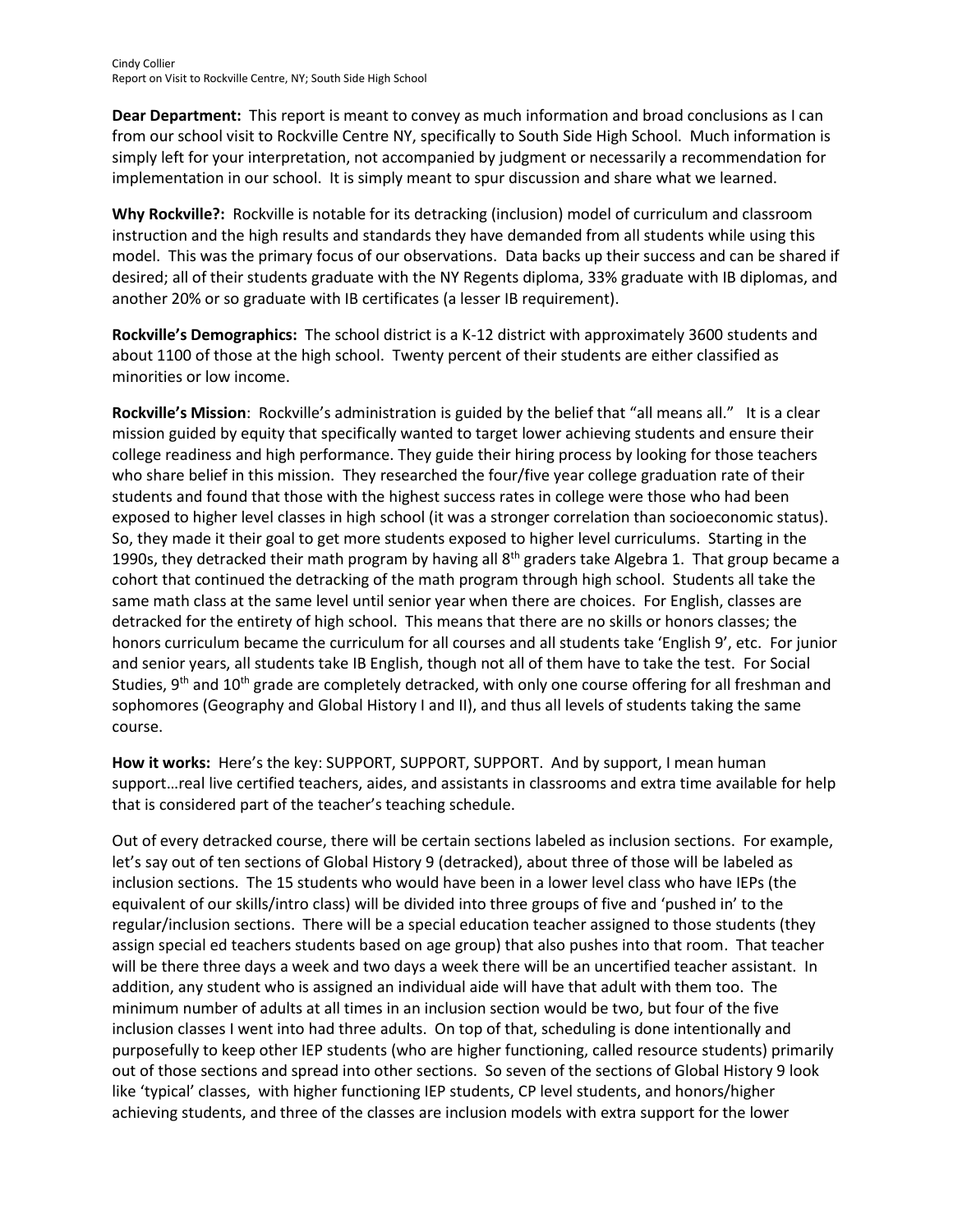functioning IEP students as well as having CP level and honors level students in those too. The curriculums and standards of the inclusion classes and other sections are still the same; it is the level of support that is differentiated between the sections. All class sizes are approximately 25.

There are also scheduling features that provide for extra help. Students who are 'inclusion' students are assigned 'support classes' in academic areas where it is needed. Support classes meet two days a week. So this means that an inclusion student might have two days a week when they get two periods of math and another two days a week when they get two periods of English. Any student can take a support class but inclusion students can be required to take them. Support classes are taught by content teachers, only have about ten students, and count as a full teaching section. They provide one on one help and reinforce the curriculum with supplemental teaching. In lieu of support classes, a student could also take an enrichment class. For example they have math or science enrichment which gives extra challenges, labs, or problem solving for high achieving students. If a student selects support or enrichment classes it might be balanced out in their schedule with another class of similar type, a study hall, or another elective that meets only a couple days a week. There is also something called zero period, which is approximately the first 25 minutes of the day. All teachers are required to be in their classrooms and students can go in for extra help. Students who are failing are required to attend for zero period. Otherwise, a student could just hang out in the halls during that time, but it is scheduled time for teacher to student help when all teachers and students are available to each other.

Common planning time is provided to all departments (1 period a day where whole dept has planning) so that the curriculums can be kept consistent across sections. Common assessments in the form of quarterly exams are used for courses. This is to ensure that inclusion sections are not taught differently than other sections and to have a way to measure achievement. I can give you more info on curriculum if you're interested, but their detracked classes were most similar to our World Civ I and II in terms of content; they were using student centered teaching methods and very clearly emphasizing common core type skills. Upper level social studies courses were offered in two levels/tracks (IB and regular) and included courses in US History, government, economics, and psychology.

What all of this means is that it is investment in human resources which provide the support for the inclusion model; multiple adults in a room (including multiple certified teachers in a room), common planning time, assigning teachers to support classes with small class sizes all cost money but this is how Rockville chooses to spend it.

**Rockville Isn't Perfect:** Ok, I suppose that's obvious, but I don't want anyone thinking that the admin or board has a mission to make us a mini-Rockville. That isn't the case. Some of the imperfect things I saw: teachers doing hall duty, teachers have to submit lesson plans weekly, very little technology for student use (no computers in library, no wifi in building, only a couple computer labs), drab facilities including mis-match paint and small rooms. From our department's point of view, it is also notable how much more student choice in coursework we offer compared to them. I didn't hear anyone in our group celebrating these things, or their 9 period schedule.

**So why does LFHS care?:** In the debriefing sessions, these were some of the questions that were posed to us. A major takeaway of this experience is to have departments consider and discuss these questions.

1) Can we provide more kids, more success? We want to be self-critical without being negative. We want to consider the courses we are providing for all students, and it is clear that the administration would especially like to reconsider how we provide for our lower functioning special ed students. A subset of this question is looking at the impact of detracking on upper level students. Rockville claims that all their scores went up on regents exams with this model, including those for upper level students.